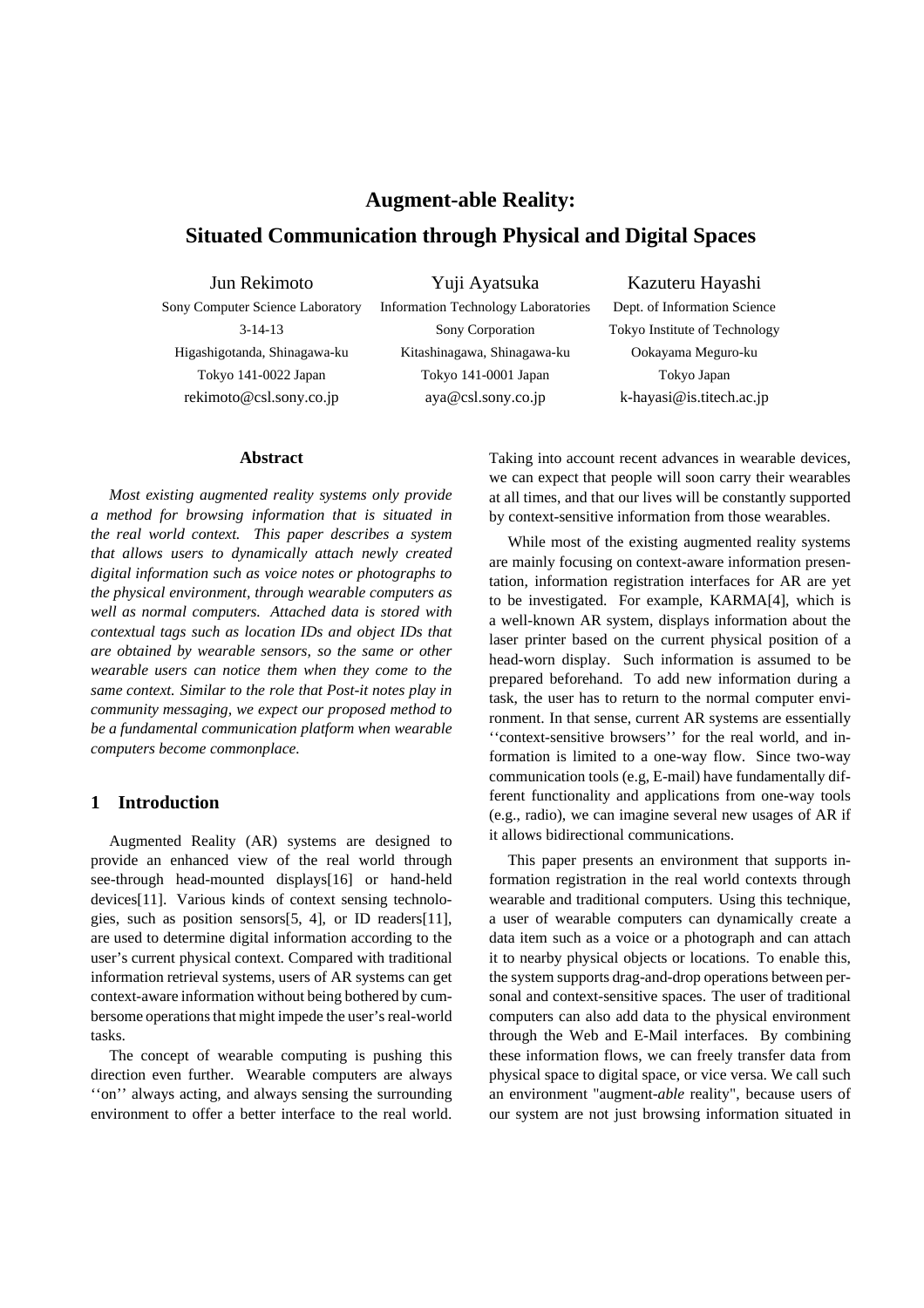

**(a) Traditional Augmented Reality Systems**



**(b) Augmentable Reality Environments**

Figure 1: The Augment-able Reality Concept

the real world, but can also create, attach, or carry the data with them.

### **2 Augment-able Environments**

Let us start with a scenario when augment-*able* reality becomes commonplace.

*When you enter the video studio, your eyeglass notifies you that a new video effector has been installed. You approach the effector and find a movie that was attached by your colleague, describing typical usage of equipment. Meanwhile, you find the VCR is broken and the tape has been damaged. You create a voice-note with a still picture of the damaged tape and attach it to the VCR for other users.*

*When you go outside for lunch, you find several virtual messages are floating in front of restaurants. Some are commercials, but many are messages that were created and attached by previous visitors, giving information and ratings on the restaurant. You select a restaurant by looking at these messages. While you are at lunch, you remember that you will have visitors at noon. You select an icon representing your office in the eyeglass, and attach a voice memo to it ....*

As we can see in this example, the concept of augmentable reality can be summarized in features outlined in the following sections.

#### **Dynamic creation of augmenting information**

People wearing computers and having network facilities can dynamically create information and attach it to the user's surrounding physical environment. From the system's point of view, this is achieved by storing a created data item with contextual information obtained from several wearable sensors. Our current prototype supports infrared beacons and visual ID markers as contextual information. Another possibility is to use geographical locations based on GPS (global positioning system) or PHS (personal handy phone) as contextual information.

There are several possibilities about data types that can be attached to the environment. Our current prototype supports voice notes and photograph snapshots. Other possible data types are text (created by a wearable keyboard) or hand-drawn strokes (created by a miniature touch panel).

#### **Context-sensitive information notification**

Similar to other AR systems, the attached data can be browsed by (the same or other) users who are wearing computers. The concept of ''wearing'' is essential; otherwise users would not notice digitally attached information.

# **Information sharing among wearable and normal computer environments**

Attached information can also be accessible from users in normal computing environments. For example, when a wearable user attaches a voice note to the meeting room, it becomes visible on the floor map page of the Web browser. Conversely, normal computer users can attach data to the physical context through the Web or E-Mail interfaces, and wearable users will notice the data when they come to the corresponding situation.

## **Communication through situated information**

The combination of these features creates a new way of communication. Instead of sending messages to people, we can place message in "physical contexts" to indirectly communicate with other people. After having dinner at a restaurant, for example, people might leave their impressions or ratings of that restaurant at that location. Afterwards, other people would be able to check the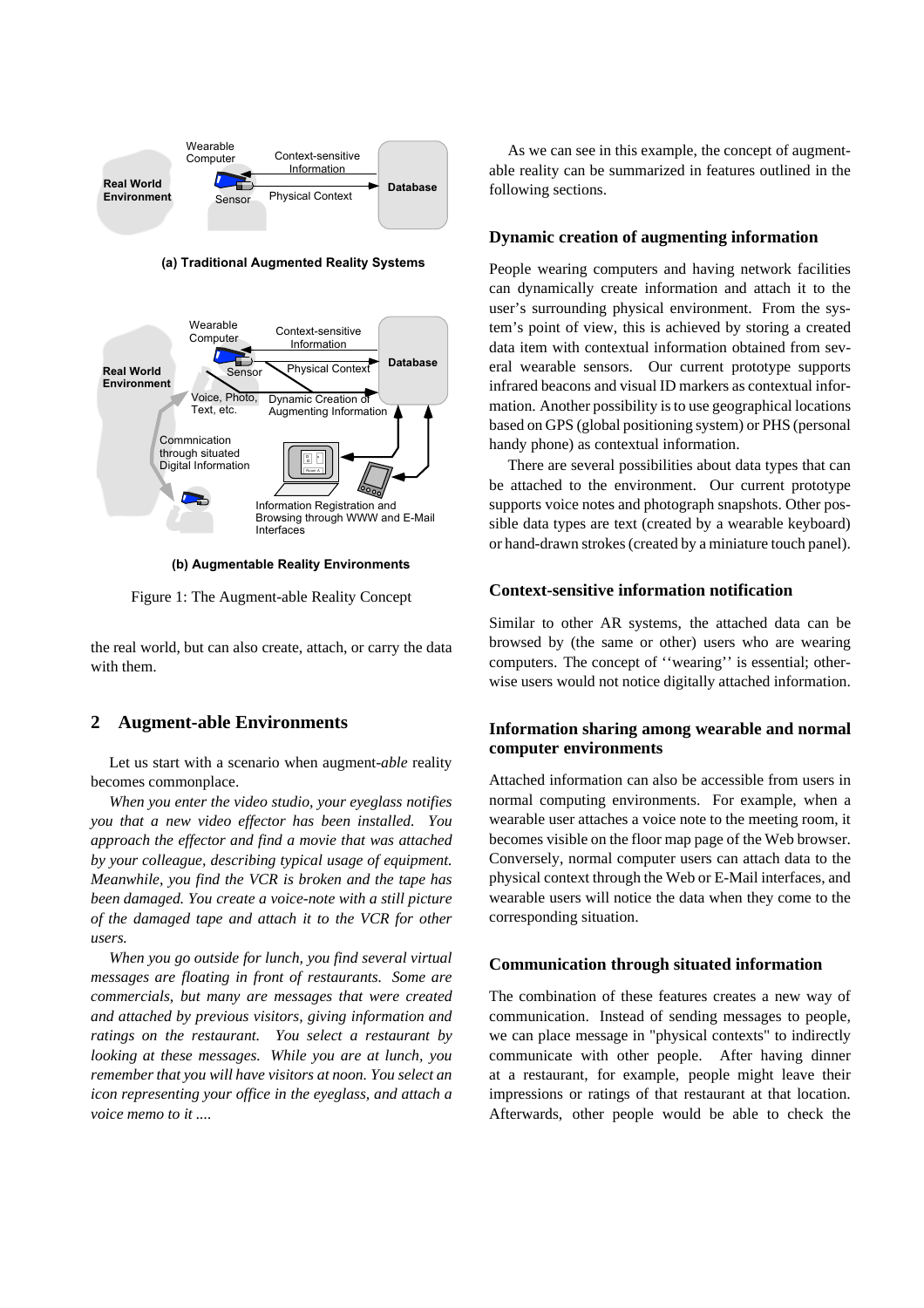

Figure 2: Schematic of the prototype system

messages from the front of the restaurant, or when they are browsing a map on the Web.

Even when messages are directed to the person, we can select several contextual attributes to do that. For example, you may want to attach an e-mail message to a person's office door (locally or remotely through the net), to get their attention when they return to the office.

# **3 System Design**

To achieve the proposed concept described in the previous section, we are currently developing a set of prototype systems based on wearable and normal desktop computers. Figure 2 shows the overall system design of the prototype. Systems share the same database server on the network through wired or wireless communication. If one user attaches a data item to the particular physical context (e.g., location), this effect immediately becomes visible from other computers.

The following subsections present details of each subsystem as well as their user interfaces.



Figure 3: Two ID systems deployed in the environment (left: infrared beacons, right: printed 2D matrix codes)

#### **3.1 Environmental Support**

To make it easier for wearable computers to capture surrounding contexts, we have deployed two kinds ID systems in the environment. One is an infrared (IR) beacon that periodically emits a unique number to the environment (Figure 3, left); the other is a printed 2D matrix code that can be recognized by a head-worn camera (Figure 3, right).

One noticeable difference between these two ID systems is emission range. While IR beacons can cover room-size areas and are relatively robust regarding orientation of the sensors, printed IDs are more sensitive to distance and the camera orientation. We are thus using IR beacons to detect current rooms (e.g., meeting room, office, etc.) and printed 2D codes for object level identification (e.g., VCR, bookshelf, etc.).

Since 2D codes are virtually costless and printable as well, there are some usages that could not be achieved by other ID systems. For example, we can use small Post-it cards with a 2D code. This (physical) card can convey digital data such as voice notes or photographs with attachment of the ID.

## **3.2 Wearable System**

#### **Hardware**

The head-worn part of the wearable system (Figure 4, above) consists of a monocular see-through head-up display (based on Sony Glasstron), a CCD camera, an infrared sensor (based on a remote commander chip for consumer electronics). These devices are connected to a sub-note PC (Mitsubishi AMiTY) communicating to the network through a spread-spectrum wireless LAN (Netwave Air-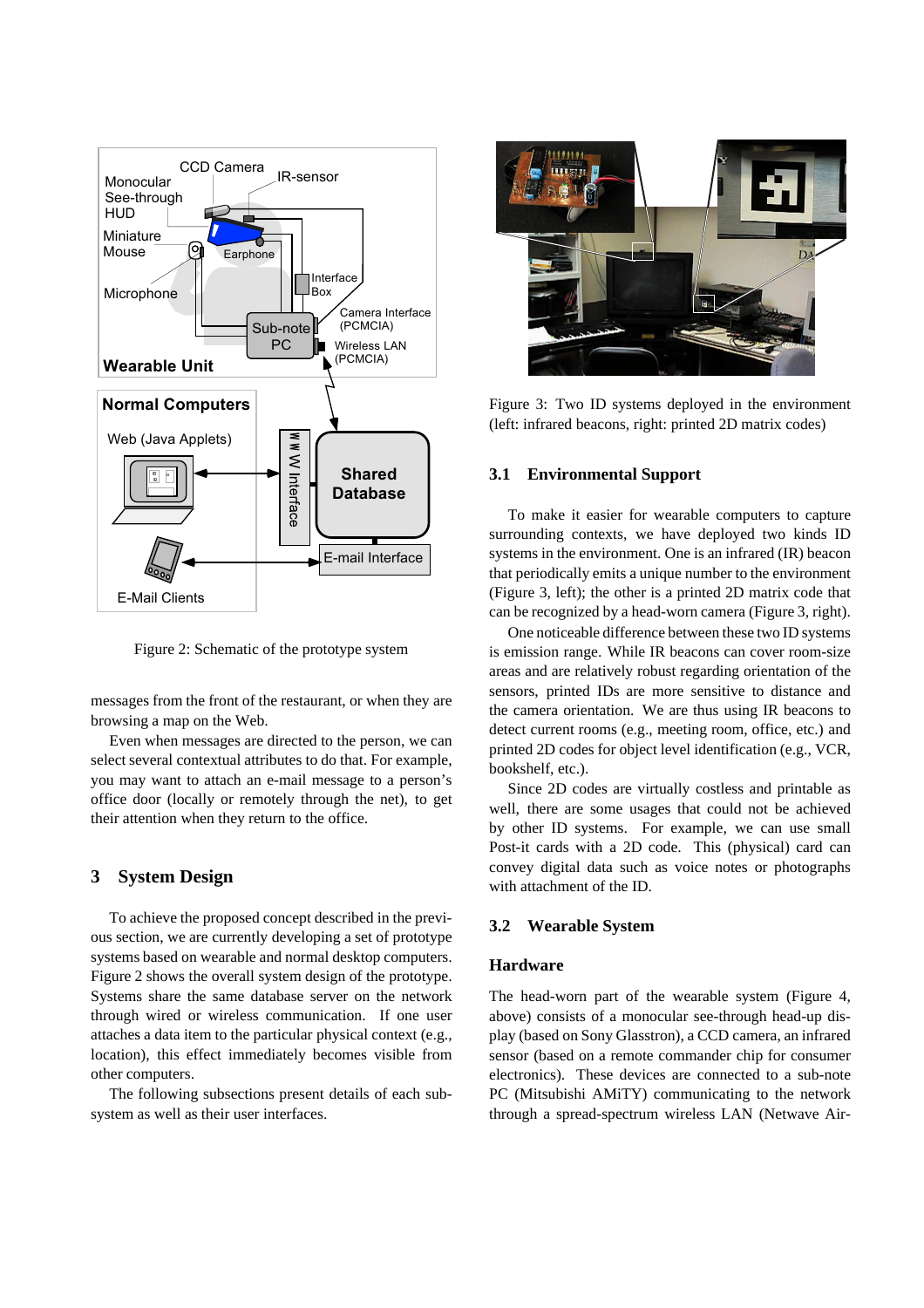

Figure 4: The head-up and hand-held parts of the wearable system

Surfer). The user controls the system with a miniature pointing device. A microphone attached to the pointing device is used to make voice notes (Figure 4, below). The head-worn camera is primarily used to detect 2D codes in the environment, but is also used to take still image



Figure 5: Wearable system is used to attach a voice note to the physical object



Figure 6: Screen layout of the wearable display. The user looks at this image on their monocular see-through display. The above two areas (called context-aware panes) are corresponding to the current physical contexts (location and object), while the bottom area (called the personal information tray) stores personal data carried by the user.

pictures. Figure 5 shows a user creating a voicenote with the wearable unit.

#### **User interface**

As a context-aware browser for the real world, this wearable system acts mostly the same as our previous AR system NaviCam[11]. The system recognizes the surrounding environment by recognizing attached visual tags on physical objects, or by detecting infrared beacons installed at locations in the environment. For example, when the system recognizes a visual tag attached to the door of the meeting room, the meeting schedule would appear on the see-through head mounted display. In a same way, when the user is walking into the cafeteria, an infrared sensor automatically detects the location by receiving an IR ID from that location. Since the system is equipped with a wireless LAN, information can dynamically be retrieved from the (shared) database on the network.

The unique feature of our new system is its ability to add new data to the physical environment. To enable this feature, the user switches the system to ''*authoring mode*.'' A window consisting of a personal information area and context sensitive area then appears on the seethrough display (Figure 6). The personal information area (also called "the personal information tray") stores the data carried by the user. The system currently supports voice notes and still images (captured by a head-worn camera) as such data.

The other area, called the ''*context-aware area*,'' shows information related to the current physical context. The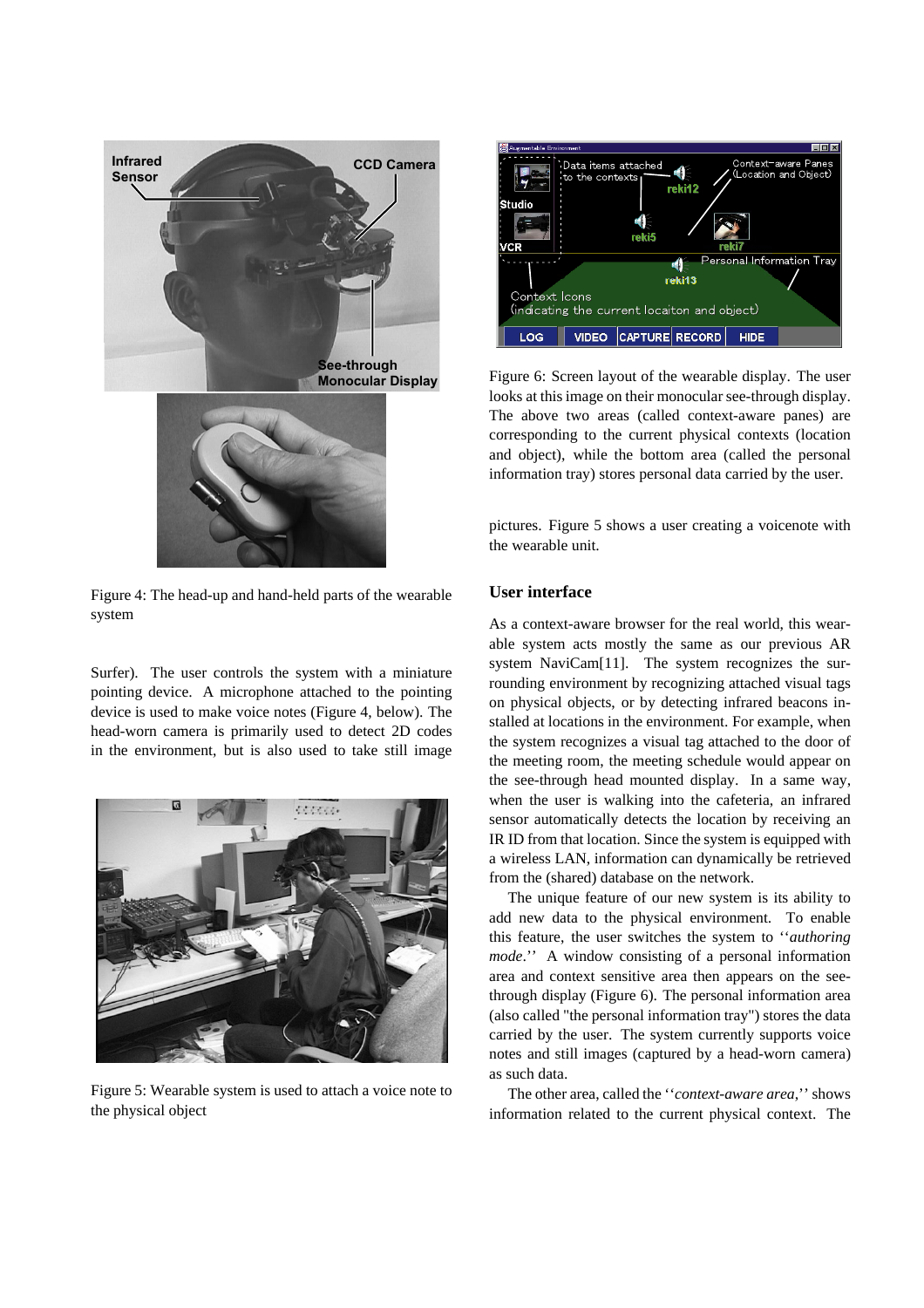area is further split into two panes, the location pane and the object pane. These panes represent location-level and object-level contexts. The location-level context is detected by the IR beacons, while object-level context is determined by visual tag recognition.

These context-aware panes change when the user moves to a new situation. For example, when a user enters a



(c)

Figure 7: Creating and attaching data to the physical context. (a) The user first presses the ''CAPTURE'' button to take a snapshot and adds a voice note. (b) The newly created data object then appears on the user's personal information tray. (c) The user drags it to the context-aware pane to attach the data to the current location (the studio).

meeting room, IR beacons from the room tell the wearable system the meeting room ID, the location pane switches to the meeting room and icons attached to that location appear. A gentle sound also rings to announce this context switch. The user can then open or playback these icons by pressing one of them with the right button of the hand-held mouse.

To support intuitive data transfer between personal and context-aware spaces, the system provides *drag and drop* operations between these areas. That is, the user can create a voice memo, (which will appear on the user's personal area as an voice icon), then drag and drop it to the location pane to attach it to the current recognized location (Figure 7). Since the operation is bidirectional, the user can also drag an object from the context-aware panes to the personal tray to copy information that is attached (by someone or by the user himself) on the current physical context.

For example, suppose that you find that the VCR in front of you has a problem and may damage video tapes. You create a voice note such as ''This VCR is broken, do not insert tapes, or they may be damaged,'' with a microphone while pressing a record button on the miniature pointing device. An icon representing this newly created voice note then appears on the personal tray. You also see that the object-sensitive pane is showing the VCR name and picture to indicate the system is recognizing it. You then drag the voice note icon from the personal tray to the VCR pane; the voice note is now attached to the VCR. Afterwards, other users (wearing a computer) who try to use the VCR will find your warning.

#### **Time Machine Mode**

The context-aware panes are not always directly linked to the current physical situation. When the user taps on the left side of the window, the system switches to what we call the ''Time Machine Mode'' (Figure 8).

In this mode, the user can navigate through previously visited rooms or objects without physically visiting these that contexts, by clicking arrow buttons on the context panes. This interface is similar to the forward and backward buttons on web browsers. The user can also visit the *future (past)* by clicking buttons around the time indicator.

Combining these navigation techniques allows a user to attach data to any context at any time. For example, suppose that you want to attach a meeting agenda to the conference room but it should not become visible until next Monday. To do this, you first (virtually) visit the meeting room in the Time Machine Mode, change the time to the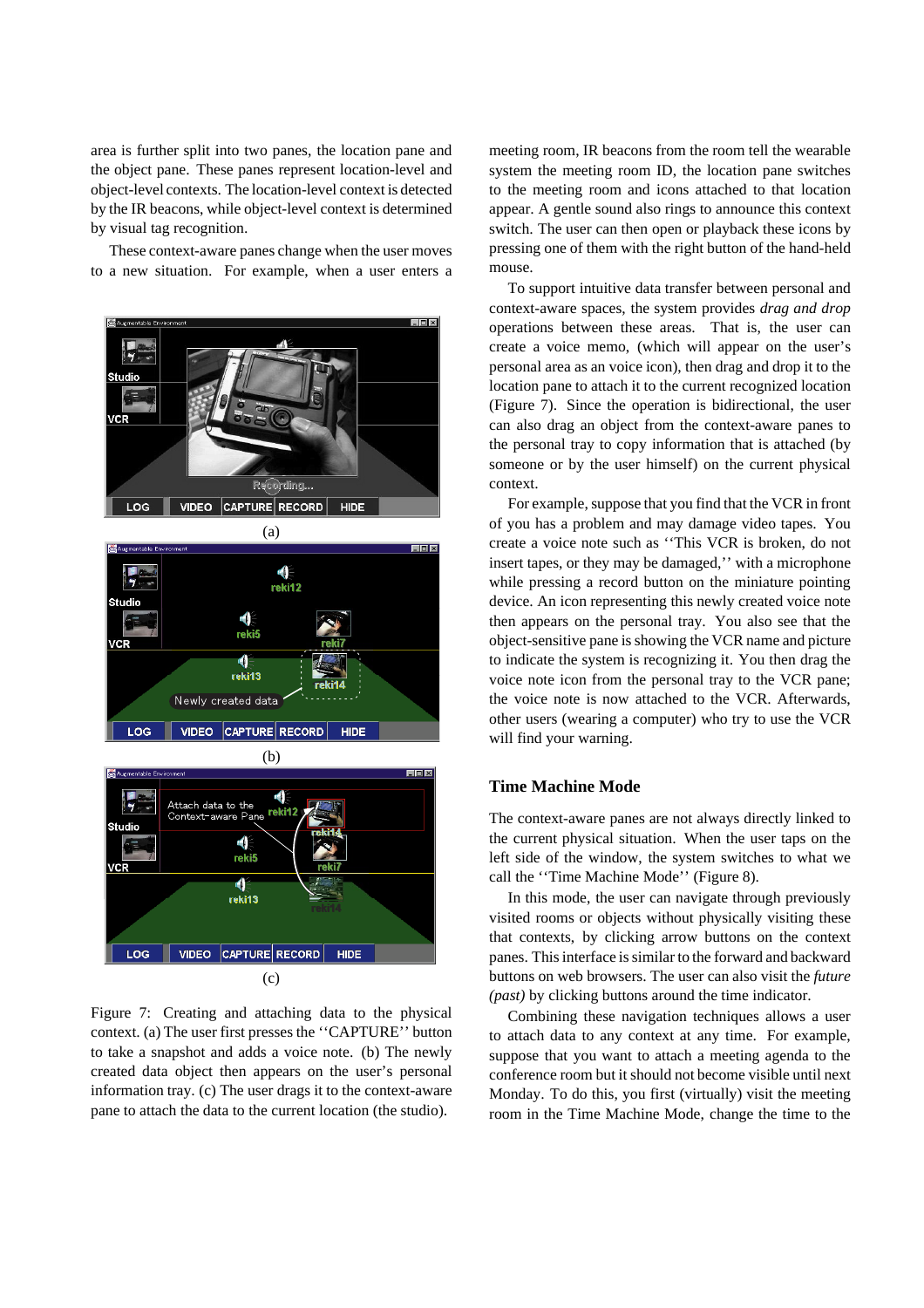| Augmentable Environment                         |                                   |        |             | $ \Box$ $\times$ |
|-------------------------------------------------|-----------------------------------|--------|-------------|------------------|
| Apr 1 12:15<br><b>Meeting Room</b>              | <b>Time Machine Mode</b><br>reki6 |        |             |                  |
| Apr 1 12:15                                     | reki5                             |        | reki7       |                  |
| Apr 2 12:15<br>Buttons for<br>context switching | reki15<br>Time Indicators         | reki13 |             |                  |
| <b>VIDEO</b><br><b>LIVE</b>                     | <b>CAPTURE RECORD</b>             |        | <b>HIDE</b> |                  |

Figure 8: The time machine mode allows a user to change the location and time of the context-aware panes, to access data which are not available in the current physical context.

next Monday, then drag the agenda from your personal tray to the meeting room pane. It is also possible to move data to the future personal tray; it can be used as a personal reminder. To encourage this technique, the personal tray is separated into two parts (left and right) during the Time Machine Mode. Like context-aware panes, the time of the left part can be changed, while the right part always stays with the *current* time.

## **3.3 Desktop Environments**

## **Web (Java Applet) Interface**

Attached information can also be accessed from normal computing environments. We have developed a Java applet for retrieving and adding information to the physical environment (Figure 9). The user can display or playback attached data simply by clicking a corresponding icon on the floor map. The user can also attach data to a physical location or an object through the map window of the applet. This attachment immediately becomes visible to other users. Since this applet can be started from Java-enabled web browsers (such as Netscape or Internet Explorer), the user can access the attached data from virtually anywhere.

# **E-Mail interface**

We also provide an E-mail gateway to the system. For example, when users wish to attach a message to the meeting room, they can simply send mail to that room, such as:



Figure 9: Accessing situated information from a Java applet

To: room3@ar.csl.sony.co.jp Subject: Msg=Today's meeting is cancelled. Time=4/6/1998 10:00 Timeout=1 day

(Note that "Time" and "Timeout" fields are optional). This capability encourages a user to attach information from a remote and mobile environment (typically using a PDA with a limited communication bandwidth).

# **4 Discussion**

# **Graceful notification**

Based-on our initial experience with the prototype system, we feel that the key design issue on augment-able reality is how the system can gracefully notify situated information. If the system relies on rustic beeps or pager vibration, we would be constantly interrupted by the system. Our current approach is to overlay information on a see-through headsup display; we expect this approach to be less obtrusive when the display is embedded in eyeglasses [14]. Another (and perhaps more handy) approach would be having a very simple notification indicator such as a combination of small LEDs on eyeglasses. When a user notices the presence of situated data, they can browse it through a palmtop or wristtop display.

## **Comparison with other approaches**

Some part of augment-*able* environments can also be achieved by simply attaching ''Post-It'' notes to the objects. However, we believe that there are several features that can only be available by digitally attaching the data. First,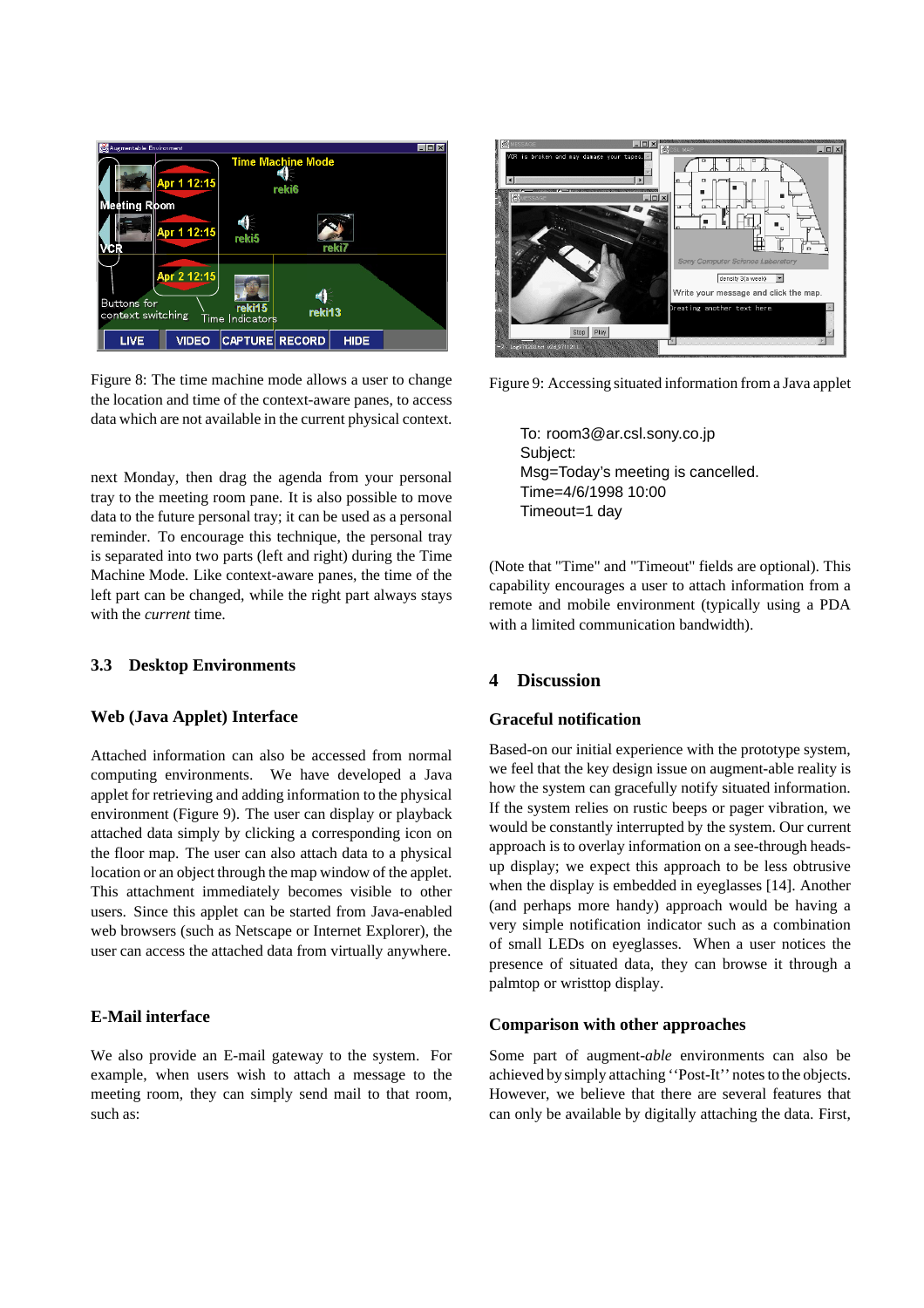attached information can also be accessed from another environment, typically a desktop-computing environment. In the same way, a wearable computer user can browse information that was registered remotely from other desktop computers. Secondly, we can apply several information retrieval techniques to filter attached information. Keyword search, relevance matching, additional contextual information (owner, timestamp) are typical candidates for filtering information. For example, users browsing attached data while in a meeting room can filter out data items that do not contain ''*project XYZ*.'' Beyond that, it is also possible to supply special attributes. For example, the user can attach data with attributes such as ''a week later'' or ''every Monday.'' Filtering also solves privacy issues. While Post-it notes are visible to anybody, digital data could be disclosed to selected people only. Third, digital information can convey more information than Post-Its. Voice notes, still images or movies, as well as text messages can be created and attached using wearable devices. Finally, on some occasions, physical attachment is simply impossible. We can digitally attach data to the current global position based on longitude-latitude information from the GPS, but attaching Post-Its to that place is not always possible or practical.

The other alternative is to deploy small displays ubiquitously in the environment. We can attach data to these displays locally or remotely through E-mail to that display. Although some features are only available by the wearable approach (e.g., privacy), it is an interesting open issue on how these two approaches can supplement each other.

# **5 Related Work**

Forget-me-not[8] is a wearable remembrance aid that constantly logs physical context to retrieve information based on the user's personal history. The Wearable Remembrance Agent[12] also helps remind people of things by continuously displaying information relevant to the current physical context. This system also supports storage of newly created information tagged with physical contexts for later retrieval. Both systems are mainly used as personal memory aids, and do not explicitly support *attaching* digital data to the physical environment (which will be shared by other users).

In the context of AR and wearable systems, the idea of deploying machine readable IDs in the environment is gaining popularity. Our current system uses infrared and visual markers that were originally developed for our previous system NaviCam[11]. Similar techniques are also used in other AR systems[2, 9, 15]. Other possibilities include wireless tags[1], near field radio[7] and the global positioning system (GPS).

Some might argue that the ultimate system should not depend on such artificial IDs, probably by employing more sophisticated technologies such as natural scene understanding. We disagree. Since humans rely on artificial markers such as traffic signals or indication panels, we believe that having appropriate artificial supports in the physical environment is the key to a successful AR and wearable systems.

Turing Machine[3] is a prototype wearable system for tourists using a differential GPS and other sensors. The system overlays geographical information such as building names within the user's sight. This system would be more attractive if it allowed the users to leave messages at those locations (instead of scribbling graffiti on historical sites!).

Our interface design for attaching data is partially inspired by "Fix and Float"[13], an interface technique for carrying data within a virtual 3D environment. ''Pick and Drop''[10] provides a method for carrying digital data within a physical space using a stylus. Augment-able Reality extends this concept, by regarding our body (with a wearable computer) itself as a carrier of digital information. Regarding the ''Time-Machine mode'', a document management system called ''LifeStreams''[6] also supports similar techniques; to make a document a reminder, this system allows a user put a document at a future time of the document stream.

# **6 Conclusion and Future Directions**

In this paper, we have described ''augment-*able* reality'' where people can dynamically create digital data and attach it to the physical context. We have developed working prototypes to explore this concept and has created user interfaces that supports easy data transfer between personal and context-aware information space.

We are also currently working on a system using GPS, based on the same concept. With this system, the user will be able to digitally leave a hand-written note or other data type on the current geographic location, where others can observe the attached data from wearable and traditional computing environments.

## **Acknowledgments**

The authors would like to thank Mario Tokoro for supporting this work. We would also like to thank Naohiko